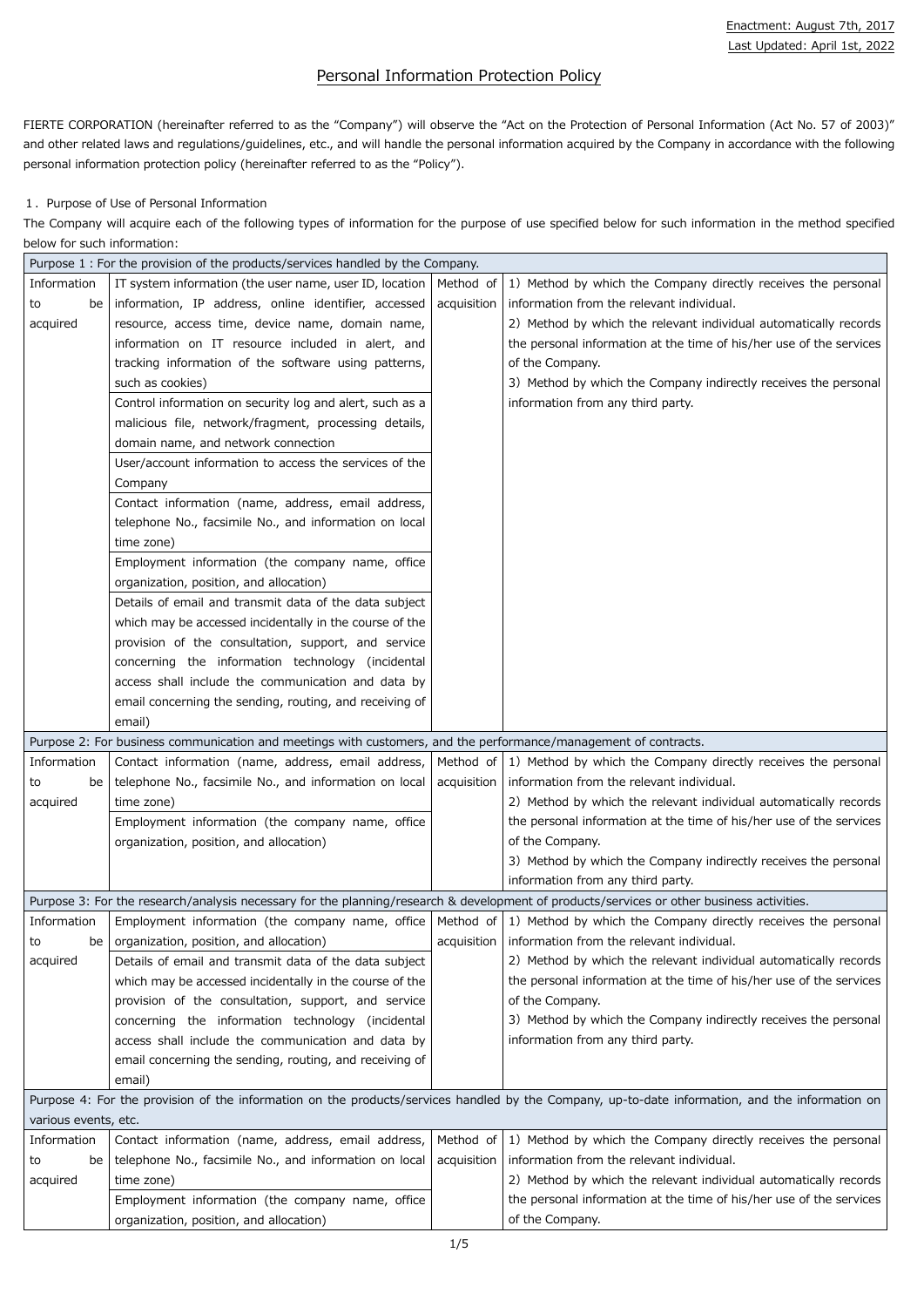|             | Details of email and transmit data of the data subject                                                           |             | 3) Method by which the Company indirectly receives the personal                 |
|-------------|------------------------------------------------------------------------------------------------------------------|-------------|---------------------------------------------------------------------------------|
|             | which may be accessed incidentally in the course of the                                                          |             | information from any third party.                                               |
|             | provision of the consultation, support, and service                                                              |             |                                                                                 |
|             | concerning the information technology (incidental                                                                |             |                                                                                 |
|             | access shall include the communication and data by                                                               |             |                                                                                 |
|             | email concerning the sending, routing, and receiving of                                                          |             |                                                                                 |
|             | email)                                                                                                           |             |                                                                                 |
|             | Purpose 5: For response to an inquiry, request, etc.                                                             |             |                                                                                 |
| Information | Contact information (name, address, email address,                                                               | Method of   | 1) Method by which the Company directly receives the personal                   |
| be<br>to    | telephone No., facsimile No., and information on local                                                           | acquisition | information from the relevant individual.                                       |
| acquired    | time zone)                                                                                                       |             | 2) Method by which the relevant individual automatically records                |
|             | Employment information (the company name, office                                                                 |             | the personal information at the time of his/her use of the services             |
|             | organization, position, and allocation)                                                                          |             | of the Company.                                                                 |
|             | Details of email and transmit data of the data subject                                                           |             | 3) Method by which the Company indirectly receives the personal                 |
|             | which may be accessed incidentally in the course of the                                                          |             | information from any third party.                                               |
|             | provision of the consultation, support, and service                                                              |             |                                                                                 |
|             | concerning the information technology (incidental                                                                |             |                                                                                 |
|             | access shall include the communication and data by                                                               |             |                                                                                 |
|             | email concerning the sending, routing, and receiving of                                                          |             |                                                                                 |
|             | email)                                                                                                           |             |                                                                                 |
|             | Purpose 6: For the promotion/improvement of the publicity/IR activities.                                         |             |                                                                                 |
| Information | Contact information (name, address, email address,                                                               |             | Method of $\vert$ 1) Method by which the Company directly receives the personal |
| be<br>to    | telephone No., facsimile No., and information on local   acquisition   information from the relevant individual. |             |                                                                                 |
|             | time zone)                                                                                                       |             |                                                                                 |
| acquired    |                                                                                                                  |             |                                                                                 |
|             | Employment information (the company name, office                                                                 |             |                                                                                 |
|             | organization, position, and allocation)                                                                          |             |                                                                                 |
|             | Purpose 7: For the ensuring of the security and risk management of the Company.                                  |             |                                                                                 |
| Information | Contact information (name, address, email address,   Method of                                                   |             | 1) Method by which the Company directly receives the personal                   |
| be<br>to    | telephone No., facsimile No., and information on local                                                           | acquisition | information from the relevant individual.                                       |
| acquired    | time zone)                                                                                                       |             | 2) Method by which the relevant individual automatically records                |
|             |                                                                                                                  |             | the personal information at the time of his/her use of the services             |
|             |                                                                                                                  |             | of the Company.                                                                 |
|             |                                                                                                                  |             | 3) Method by which the Company indirectly receives the personal                 |
|             |                                                                                                                  |             | information from any third party.                                               |
|             | Purpose 8: For the provision of information on the employment to job applicants and the employment screening.    |             |                                                                                 |
| Information | Contact information (name, address, email address,                                                               | Method of   | 1) Method by which the Company directly receives the personal                   |
| be<br>to    | telephone No., facsimile No., and information on local                                                           | acquisition | information from the relevant individual.                                       |
| acquired    | time zone)                                                                                                       |             | 3) Method by which the Company indirectly receives the personal                 |
|             | Gender                                                                                                           |             | information from any third party.                                               |
|             | Age                                                                                                              |             |                                                                                 |
|             | Information on the fact, such as family relationship                                                             |             |                                                                                 |
|             | All of the information indicating the judgement or                                                               |             |                                                                                 |
|             | evaluation on the attributes of an individual, such as                                                           |             |                                                                                 |
|             | body, property, type of occupation, title, etc., by which                                                        |             |                                                                                 |
|             |                                                                                                                  |             |                                                                                 |
|             | a specific individual can be identified (including the                                                           |             |                                                                                 |
|             | information that can be easily compared with other                                                               |             |                                                                                 |
|             | information and thereby a specific individual is                                                                 |             |                                                                                 |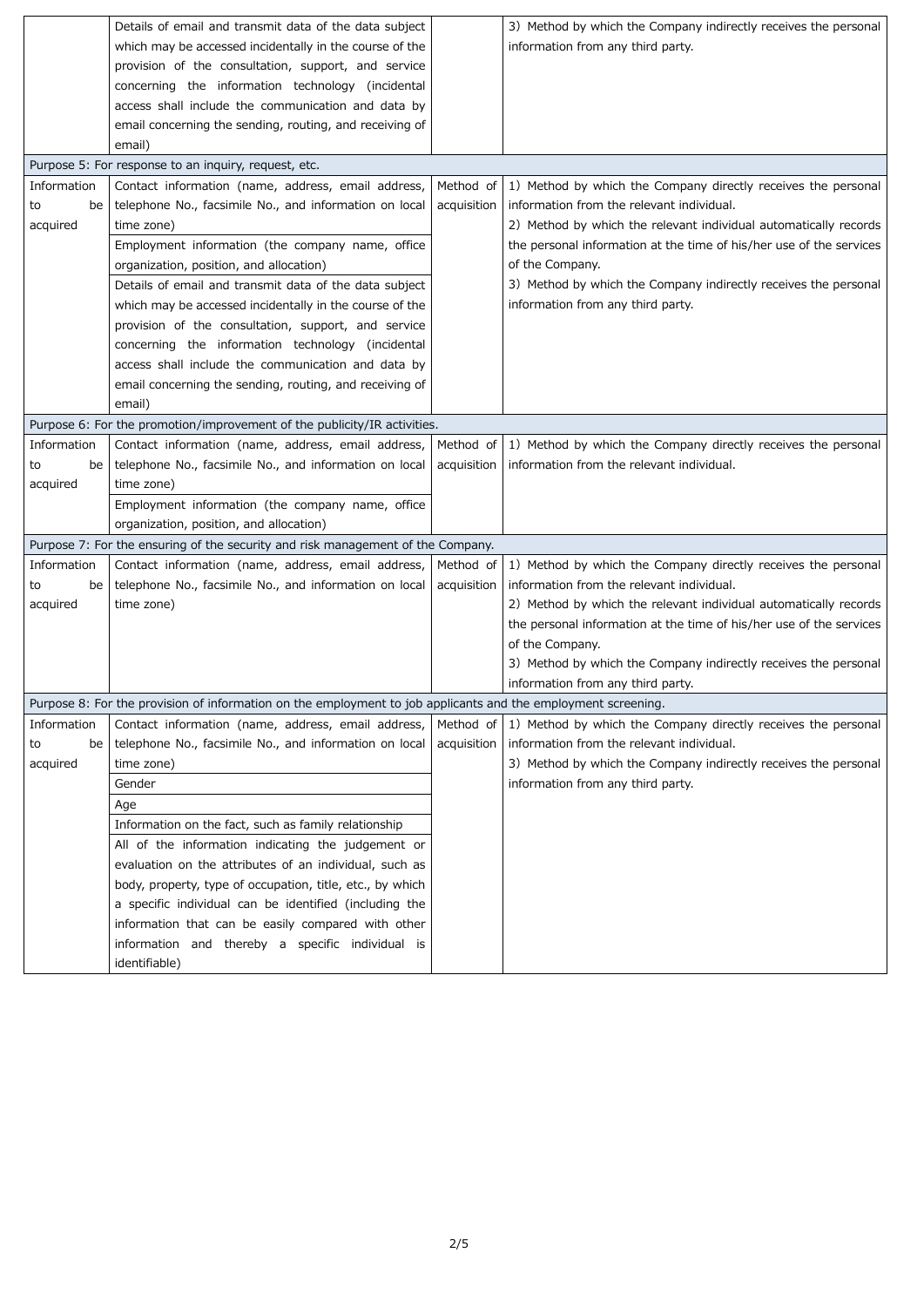|                             | Purpose 9: For the personnel and labor management of officers and employees.                                                               |             |                                                                                                                                                      |
|-----------------------------|--------------------------------------------------------------------------------------------------------------------------------------------|-------------|------------------------------------------------------------------------------------------------------------------------------------------------------|
| Information                 | Contact information (name, address, email address,                                                                                         | Method of   | 1) Method by which the Company directly receives the personal                                                                                        |
| be<br>to                    | telephone No., facsimile No. and information on local                                                                                      | acquisition | information from the relevant individual.                                                                                                            |
| acquired                    | time zone)                                                                                                                                 |             |                                                                                                                                                      |
|                             | Gender                                                                                                                                     |             |                                                                                                                                                      |
|                             | Age                                                                                                                                        |             |                                                                                                                                                      |
|                             | Information on the fact, such as family relationship                                                                                       |             |                                                                                                                                                      |
|                             | All of the information indicating the judgement or                                                                                         |             |                                                                                                                                                      |
|                             | evaluation on the attributes of an individual, such as                                                                                     |             |                                                                                                                                                      |
|                             | body, property, type of occupation, title, etc., by which                                                                                  |             |                                                                                                                                                      |
|                             | a specific individual can be identified (including the                                                                                     |             |                                                                                                                                                      |
|                             | information that can be easily compared with other                                                                                         |             |                                                                                                                                                      |
|                             | information and thereby a specific individual is                                                                                           |             |                                                                                                                                                      |
|                             | identifiable)                                                                                                                              |             |                                                                                                                                                      |
|                             | Personal identification number, such as the identity                                                                                       |             | 3) Method by which the Company indirectly receives the personal                                                                                      |
|                             | number, member number, etc.                                                                                                                |             | information from any third party.                                                                                                                    |
|                             | Elements peculiar to physical, physiological, generic,                                                                                     |             |                                                                                                                                                      |
|                             | psychological, economic, cultural, or social identity, or                                                                                  |             |                                                                                                                                                      |
|                             | others which may become symbols to uniquely identify                                                                                       |             |                                                                                                                                                      |
|                             | an individual held by a hospital, doctor, etc.                                                                                             |             |                                                                                                                                                      |
|                             |                                                                                                                                            |             | Purpose 10: For the implementation of other works incidental to the above, and the works to be conducted for the appropriate and smooth performance  |
|                             | of the work/operation of the Company.                                                                                                      |             |                                                                                                                                                      |
| Information                 | Contact information (name, address, email address,                                                                                         |             | Method of $\vert$ 1) Method by which the Company directly receives the personal                                                                      |
| be<br>to                    | telephone No., facsimile No., and information on local                                                                                     | acquisition | information from the relevant individual.                                                                                                            |
| acquired                    | time zone)                                                                                                                                 |             | 2) Method by which the relevant individual automatically records                                                                                     |
|                             | Employment information (the company name, office                                                                                           |             | the personal information at the time of his/her use of the services                                                                                  |
|                             | organization, position, and allocation)                                                                                                    |             | of the Company.                                                                                                                                      |
|                             |                                                                                                                                            |             | 3) Method by which the Company indirectly receives the personal                                                                                      |
|                             |                                                                                                                                            |             | information from any third party.                                                                                                                    |
|                             |                                                                                                                                            |             |                                                                                                                                                      |
|                             |                                                                                                                                            |             | Purpose 11: For the implementation of measures in accordance with the provisions of laws and regulations or the notification/guidance, etc. from the |
| administrative authorities. |                                                                                                                                            |             |                                                                                                                                                      |
| Information                 | Contact information (name, address, email address,                                                                                         | Method of   | 1) Method by which the Company directly receives the personal                                                                                        |
| to<br>be                    | telephone No., facsimile No., and information on local                                                                                     | acquisition | information from the relevant individual.                                                                                                            |
| acquired                    | time zone)                                                                                                                                 |             | 2) Method by which the relevant individual automatically records                                                                                     |
|                             | Employment information (the company name, office                                                                                           |             | the personal information at the time of his/her use of the services                                                                                  |
|                             | organization, position, and allocation)                                                                                                    |             | of the Company.                                                                                                                                      |
|                             |                                                                                                                                            |             | 3) Method by which the Company indirectly receives the personal                                                                                      |
|                             |                                                                                                                                            |             | information from any third party.                                                                                                                    |
|                             |                                                                                                                                            |             | Purpose 12: For the exercise of rights and performance of obligations in accordance with laws and regulations by shareholders, the notification to   |
|                             | shareholders, the provision of various information to shareholders, and the management of shareholders.                                    |             |                                                                                                                                                      |
|                             |                                                                                                                                            |             |                                                                                                                                                      |
| Information                 |                                                                                                                                            |             | Contact information (name, address, email address,   Method of $\vert$ 1) Method by which the Company directly receives the personal                 |
| be<br>to<br>acquired        | telephone No., facsimile No., and information on local $\vert$ acquisition $\vert$ information from the relevant individual.<br>time zone) |             |                                                                                                                                                      |

#### 2. Measures for Safety Management

The Company will conduct the following as measures necessary for the safety management of the personal information, such as the prevention of the divulgement, loss or damage of such information, and will take necessary and appropriate measures, such as endeavoring to ensure/improve security.

| confidentiality (safety of the authentication<br>(verification method of<br>system<br>user | verification procedures to secure the procedures protected by a password are used.                                                                                                                            |
|--------------------------------------------------------------------------------------------|---------------------------------------------------------------------------------------------------------------------------------------------------------------------------------------------------------------|
| identification))                                                                           |                                                                                                                                                                                                               |
| Access control                                                                             | Necessary matters, such as the number of characters, type of characters, etc. to be used, are<br>specified in the password policy, and the operation is conducted in accordance with such<br>password policy. |
|                                                                                            | The password used for access to the personal data can be promptly invalidated electronically.                                                                                                                 |
|                                                                                            | The file/holder, in which the personal data is stored, sets an appropriate permission system.                                                                                                                 |
|                                                                                            | The access to the personal data is permitted only through a safety connection.                                                                                                                                |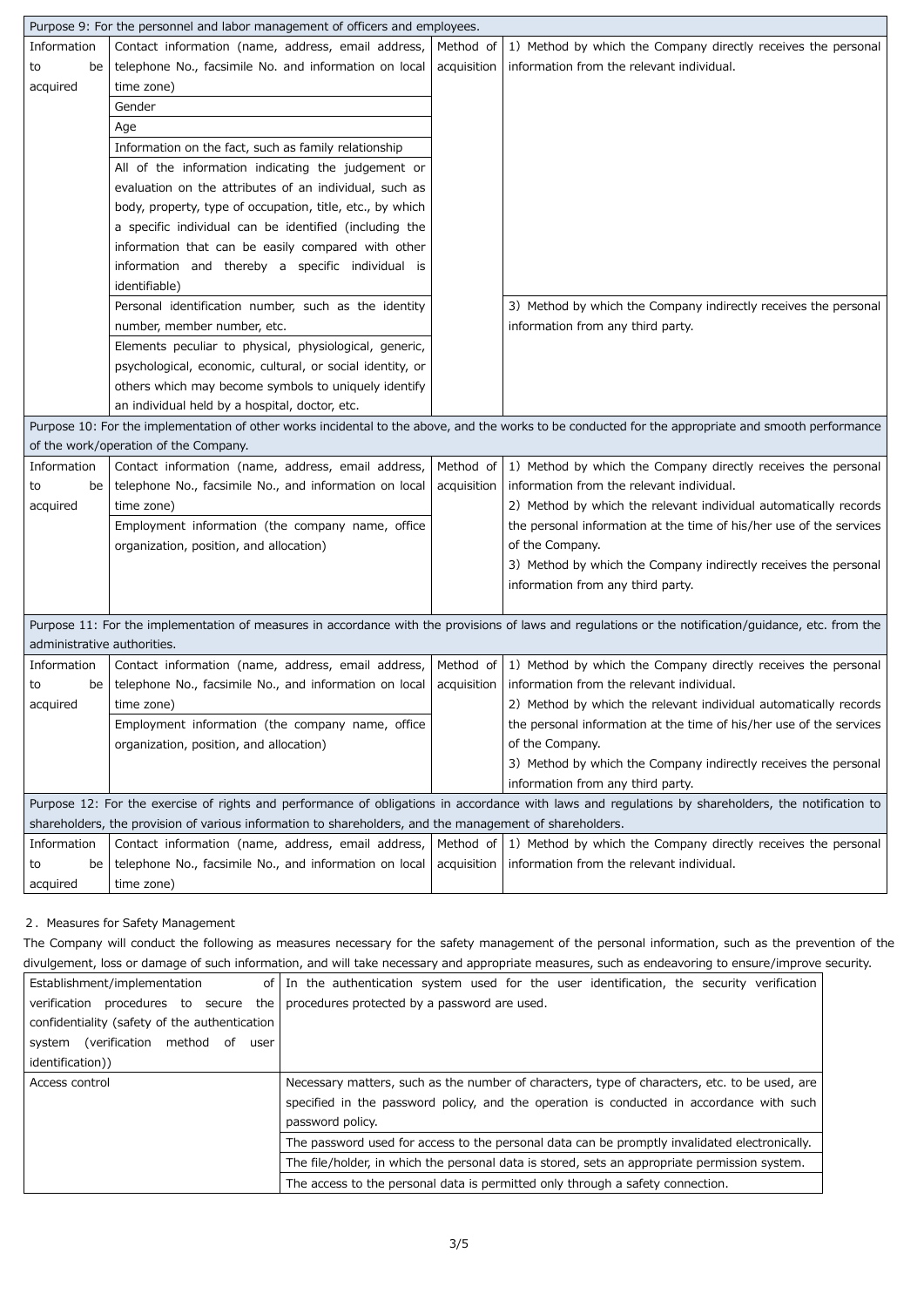| Control of input/change management                    | The location of storage of the personal data is recorded.                                        |
|-------------------------------------------------------|--------------------------------------------------------------------------------------------------|
|                                                       | The person who accessed the personal data and the time of such access, and the person who        |
|                                                       | changed or deleted the data, and the details of such change and deletion are recorded.           |
|                                                       | (Including the case where the log is in a state of possible acquisition)                         |
| the<br>Record<br>relevant  <br>response<br>to<br>. of | The inquiries from the relevant individual and the supply source of the personal information are |
| individual's access right                             | recorded and managed.                                                                            |
|                                                       | The process for the response to inquiries from the relevant individual and the supply source of  |
|                                                       | personal information is established, and the recorded details can be promptly reported, if so    |
|                                                       | requested.                                                                                       |
| Ensuring of availability/reversibility                | The redundancy storage is used.                                                                  |
|                                                       | The backup data is stored in storage means.                                                      |
|                                                       | The restore and recovery test are conducted. The restore test can be conducted, if necessary.    |
| Obligation to immediately give notification           | If any personal information is divulged, the fact is immediately reported to the management      |
|                                                       | section even on Saturday, Sunday, or a national holiday.                                         |

### 3. Provision to Any Third Party

- 1) If the provision is conducted in accordance with the laws and regulations;
- 2) If the provision is necessary for the protection of the life, body, or property of any person, and it is difficult to obtain the consent of the relevant individual;
- 3) If the provision is especially necessary for the improvement of public hygiene or the promotion of the sound growth of children, and it is difficult to obtain the consent of the relevant individual;
- 4) If the provision is necessary for cooperating with a state organ or local government, or a person commissioned by either of them in executing the affairs prescribed by the laws and regulations and in which obtaining the consent of the relevant individual is likely to impede the execution of the affairs concerned.
- 4. Joint Use of Personal Information

The Company will not provide the personal information to any third party without the prior consent of the relevant individual, except for the case where there are justifiable reasons. However, the joint use of the personal information and the disclosure of the personal information to the commissioned party (the details are set forth in "5. Supervision of Commissioned Party") shall not be deemed as a provision to any third party.

4) Person responsible for management of joint use Person responsible for the protection/management of personal information of FIERTE CORPORATION

Since the following cases shall be deemed as the case where there are justifiable reasons, the Company may provide the personal information without the prior consent of the relevant individual:

The Company may jointly use the personal information held by the Company.

1) Items of personal information jointly used

Name, company name, department name, title, address, telephone No., facsimile No., email address, and other items necessary to achieve the purpose of use

2) Scope of persons who may jointly use

AVANT(https://www.avantcorp.com/corporate/outline.html)

AVANT Group Companies (https://www.avantcorp.com/corporate/group.html)

3) Purpose of use

To achieve the purpose of use set forth in the above "1. Purpose of Use of Personal Information."

#### 5. Supervision of Commissioned Party

The Company may commission the whole or any part of the handling of personal information to any third party within the scope necessary to achieve the purpose of use. In such cases, the Company will conduct a necessary and appropriate selection and supervision in order that the safety management of personal information, the handling of which is commissioned, is conducted as if such safety management is conducted in the Company, upon imposing obligations on the commissioned party by concluding a contract, etc.

#### 6.Confirmation, Amendment, etc. of Personal Information

The Company will endeavor to keep personal information held by the Company in the correct and latest conditions to the extent necessary for the purpose of use set forth above. If you have any inquiry on personal information, such as the desire of confirmation, amendment, addition, deletion, suspension of use or erasure, or suspension of provision to any third party of the personal information, please contact the following contact for handling of personal information:

《Contact for Handling of Personal Information》

| Mail:   | Contact for Personal Information Handling Office of FIERTE |  |
|---------|------------------------------------------------------------|--|
|         | CORPORATION, Shinjuku i-Land Tower 22F/42F/43F(Reception   |  |
|         | 43F), 6-5-1, Nishi-Shinjuku, Shinjuku-ku, Tokyo 163-1343   |  |
| E-mail: | privacy_policy@fiertecorp.com                              |  |